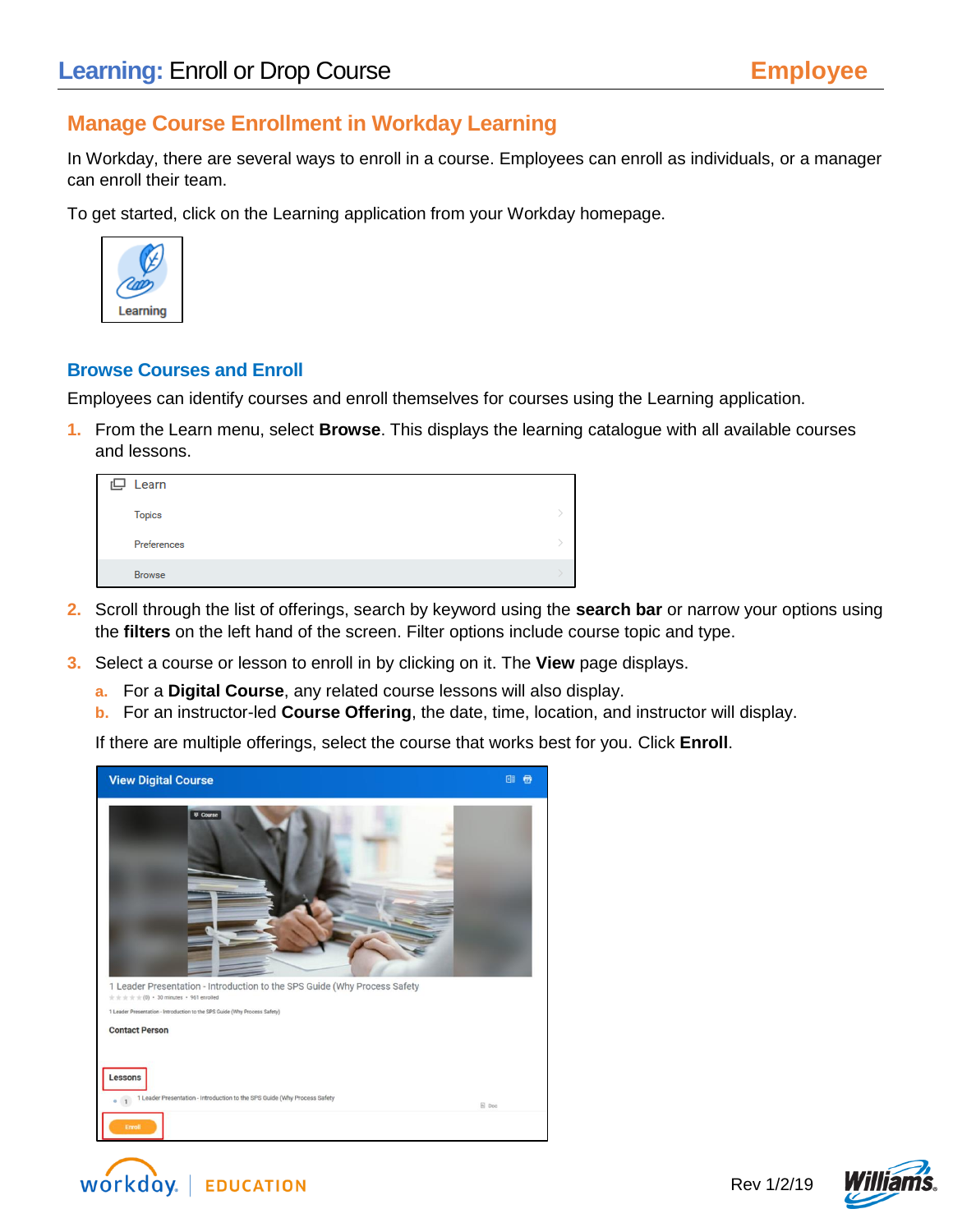**4.** The **Review** page displays. Check the related course details and then click **Submit.** Some course enrollments will route to your manager for approval. This typically applies to courses that are four or more hours long or have certain costs associated.

| <b>Review</b>                                                                                                                                                             |             |
|---------------------------------------------------------------------------------------------------------------------------------------------------------------------------|-------------|
| 1 Leader Presentation - Introduction to the SPS Guide (Why Process Safety<br>1 Leader Presentation - Introduction to the SPS Guide (Why Process Safety)<br>Lessons 1 item |             |
| Lesson                                                                                                                                                                    | <b>Type</b> |
| 1 Leader Presentation - Introduction to the SPS Guide (Why Process Safety                                                                                                 | Media       |
| $\overline{a}$                                                                                                                                                            |             |
| <b>Submit</b><br>Cancel                                                                                                                                                   |             |

**5.** Click **Done** to return to an overview of the course. From here you can either **Begin** if it's a digital course or **Drop** the course if you registered in error. You can also come back to all your courses from the Learning application.

#### **Manager or Learning Administrator Enrollment**

If your manager or learning administrator enrolls you in a course, you will receive a Workday notification alerting you to the enrollment.

| <b>Notifications</b>                                                                                                                                                                                          |                                                                                                                                                                                                                      |
|---------------------------------------------------------------------------------------------------------------------------------------------------------------------------------------------------------------|----------------------------------------------------------------------------------------------------------------------------------------------------------------------------------------------------------------------|
| Viewing: All<br>Sort By: Newest<br>$\checkmark$<br>From Last 30 Days                                                                                                                                          | <b>Enroll in Course for Manager Enroll: 1 Leader</b><br>Presentation - Introduction to the SPS Guide (Why                                                                                                            |
| <b>Enroll in Course for Manager Enroll: 1 Leader</b><br>Presentation - Introduction to the SPS Guide (Why<br><b>Process Safety</b><br>You have been enrolled into a course by your manager<br>5 minute(s) ago | <b>Process Safety</b><br>5 minute(s) ago                                                                                                                                                                             |
|                                                                                                                                                                                                               | Your manager has enrolled you into the 1 Leader Presentation - Introduction to the SPS Guide (W<br>Enroll in Course for Manager Enroll: 1 Leader Presentation - Introduction to the SPS Guide (Why<br><b>Details</b> |

**1.** Click on the Learning application from your Workday homepage. The course has been added to a new section: **Required for You,** with a **"Not Started"** flag. You may also access it from the **Progress** menu under **Not Started**.

| Required for You                                        |                         |
|---------------------------------------------------------|-------------------------|
| <b>原 Not Started</b>                                    | Progress                |
|                                                         | In Progress             |
| 1 Leader Presentation -<br>Introduction to the SPS Guic | <b>Not Started</b>      |
| ★ ★ ★ ★ ★ (0)<br>30 minutes                             | <b>Learning History</b> |



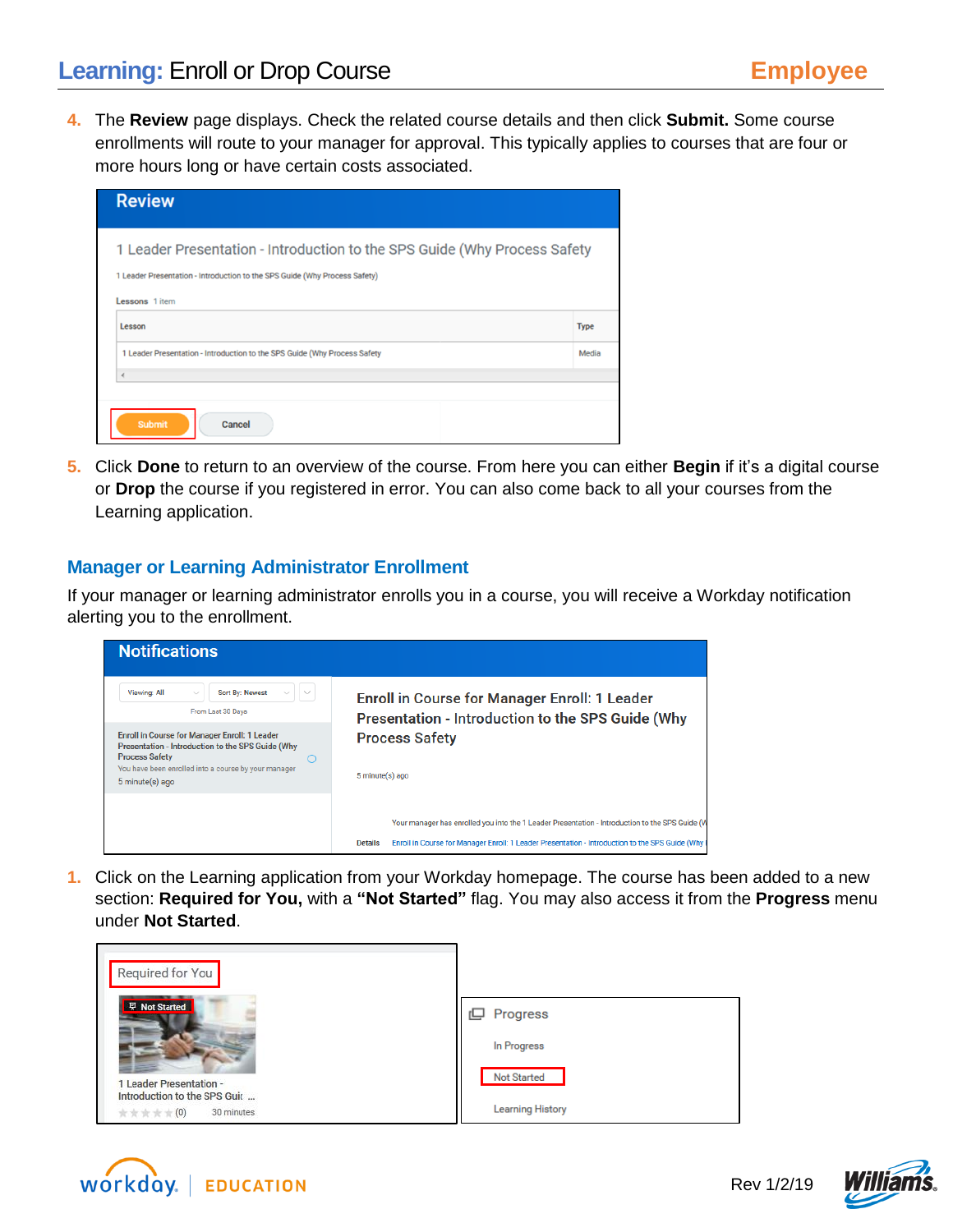- **2.** Click on the course.
- **3.** Review the course details and select **Begin** to get started or **Drop** if you believe you've been enrolled in this course by error. If you select Drop, it will route to your manager for approval.



**Note:** If your **learning administrator** assigns a required course, you will receive an **email** alerting you to enroll in the course. Follow the enrollment steps above to do so. You will not be automatically enrolled.

## **Drop Course**

**1.** Expand the **Learn** section of the Learning application by clicking **More** and then select **Drop Course**.



**2.** Use the dropdown to select which course you'd like to drop and click **OK**.

|               | <b>Drop Course</b>                                          |  |
|---------------|-------------------------------------------------------------|--|
| <b>Course</b> | ≡<br>search<br>$\times$ A Supervisor's Guide<br>to Gensuite |  |
|               | Cancel<br>OK                                                |  |

**3.** Use the dropdown to select your **reason** for dropping the course (e.g. scheduling conflict or if you enrolled by mistake) and then click **OK** again.

| $\leftarrow$ Drop Course<br>A Supervisor's Guide to Gensuite (Actions) |                            |               |  |
|------------------------------------------------------------------------|----------------------------|---------------|--|
| <b>Drop Reason</b>                                                     | search                     | ≡             |  |
|                                                                        | <b>Enrolled by Mistake</b> | $\mathcal{P}$ |  |
|                                                                        | <b>No Longer Applies</b>   | $\mathcal{L}$ |  |
|                                                                        | Other                      | $\mathcal{P}$ |  |
|                                                                        | <b>Schedule Conflict</b>   | $\mathcal{P}$ |  |
|                                                                        |                            |               |  |
| OK                                                                     | Cancel                     |               |  |